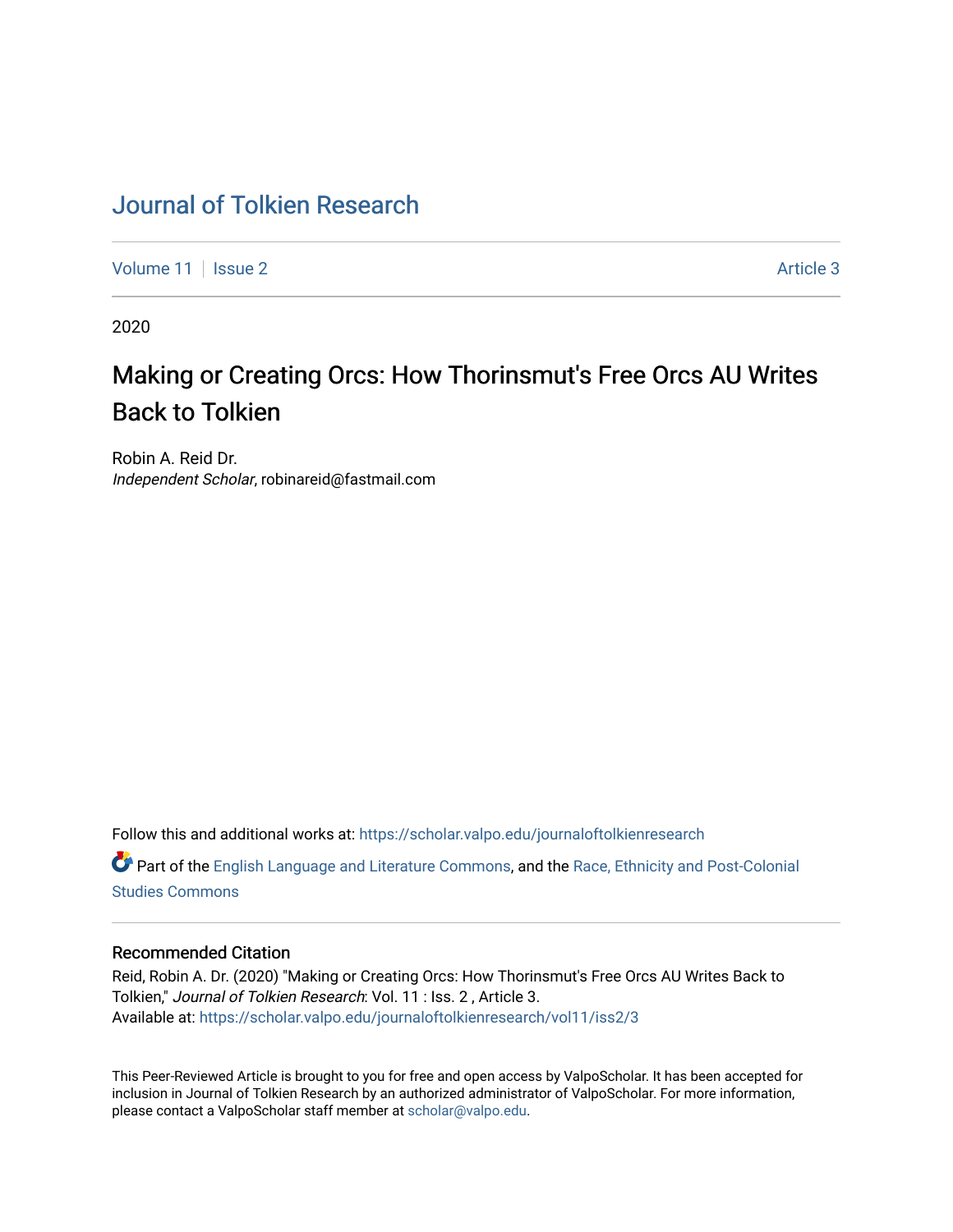### Making or Creating Orcs: How Thorinsmut's Free Orcs AU Writes Back to Tolkien

### Cover Page Footnote

I would like to thank Thorinsmut, who gave me permission to analyze their story, and Katherine Larsen, who provided invaluable feedback on an early draft of this essay.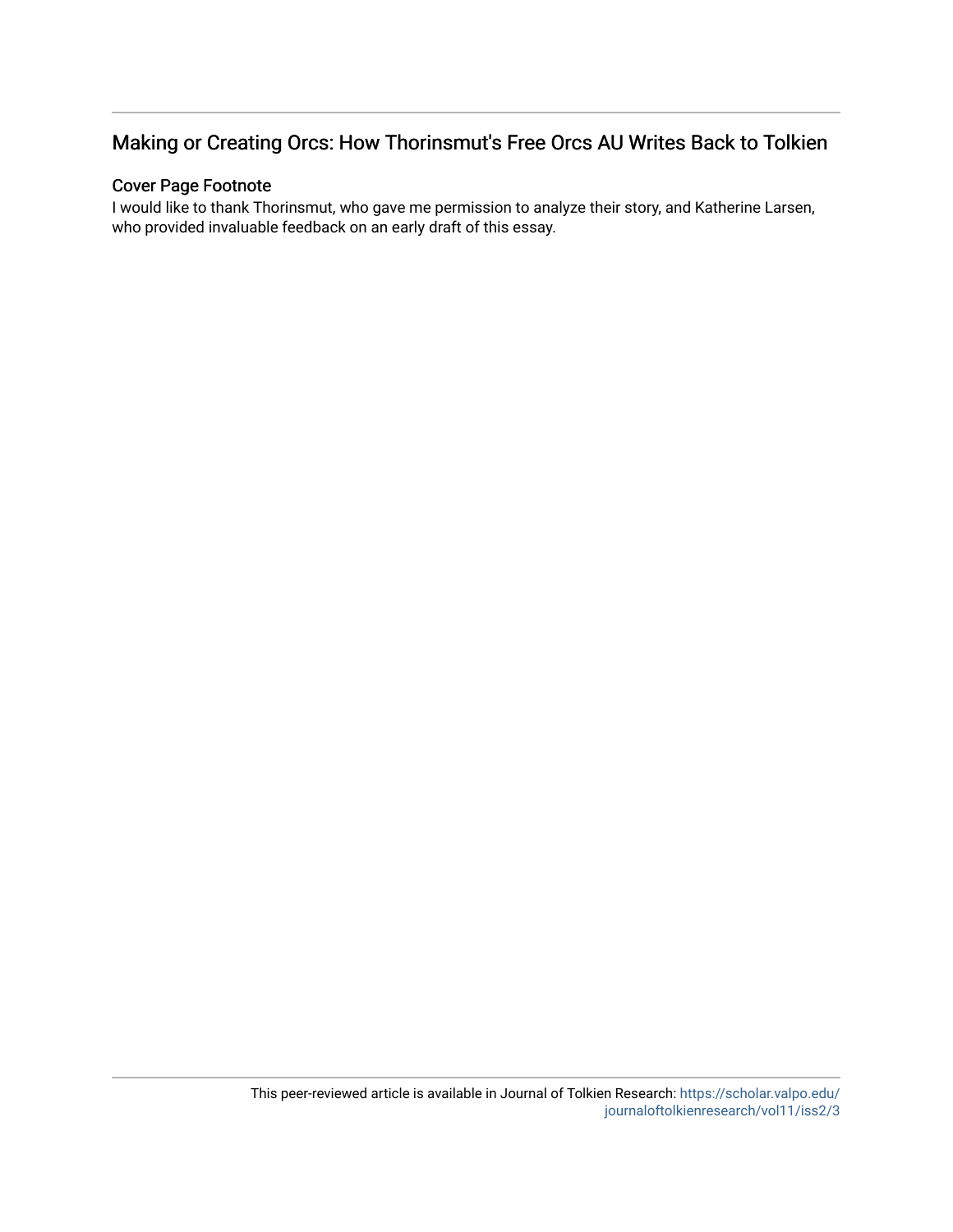Treebeard does not say that the Dark Lord 'created' Trolls and Orcs. He said he 'made' them in *counterfeit* of certain creatures pre-existing. There is to me a wide gulf between the two statements, so wide that Treebeard's statement could (in my world) have possibly been true. It is *not* true actually of the Orcs – who are fundamentally a race of 'rational incarnate' creatures, though horribly corrupted, if no more so than many Men to be met today. Treebeard is a *character* in my story, not me (J. R. R. Tolkien, Letter #153 to Peter Hastings, *Letters*, 1981, 190).

Azog made a thoughtful sound, raking his metal claw through the wiry fur at the top of Lûl's neck, "I wonder how much of who we *are* as Orcs is our nature – and how much is what we were *made* to be. . . . For answer I can only look at our children – at *my son*, Bolg, born free." [P]ride warmed the roughness of his voice, pale eyes shining, "He fights tooth and claw, and names Wargs for his favorite flowers, and dresses himself in weasel skulls because they are pretty (Thorinsmut, "Change," Chapter 6, *Diplomatic Relations*, 2015).<sup>1</sup>

Insights into [Tolkien's and Howard's] personal beliefs, their sources, and the relationship each of these factors has on imagined worlds, can provide background and nuanced understanding of Tolkien and Howard and their works, but taken within the context of the Fantasy genre as a whole, those nuances are largely insignificant. What matters, what has shaped the genre most, are the broad brushstrokes which place racial difference at its heart. Middle-earth and Hyboria, which are in many ways very similar, became the default setting for Fantasy, making race the conventional framework around which difference is built in the genre, it shapes worlds, societies, peoples, cultures, and conflicts (Young, 2016, 35).

In *Tolkien, Race, and Cultural History* (2009), Dimitra Fimi argues that when J. R. R. Tolkien's focus on Fairies and Elves as the central subjects of the earliest work in his legendarium shifted to centering Men in *The Lord of the Rings*, the resulting racial hierarchies used to describe different groups of men affected how Orcs and other evil characters were portrayed. Other scholars have noted the

<sup>&</sup>lt;sup>1</sup> Neither the point of view characters in *The Lord of the Rings* nor the narrative persona refer to individual Orcs as female, but references to half-breed Orcs and to Orcs being able to reproduce on their own in the legendarium indicate the existence of female Orcs. Michael Martinez, in "What is the Munby Letter?," describes Tolkien saying that there are Orc-women in a letter that was auctioned in 2005. The full letter has not been published. Martinez argues that there is no real debate about whether or not Orc-women existed based on content in the published fiction, so the significance of the letter is in Tolkien's own affirmative statement. In contrast to Tolkien's legendarium, Thorinsmut's story includes named female Orcs as point of view characters.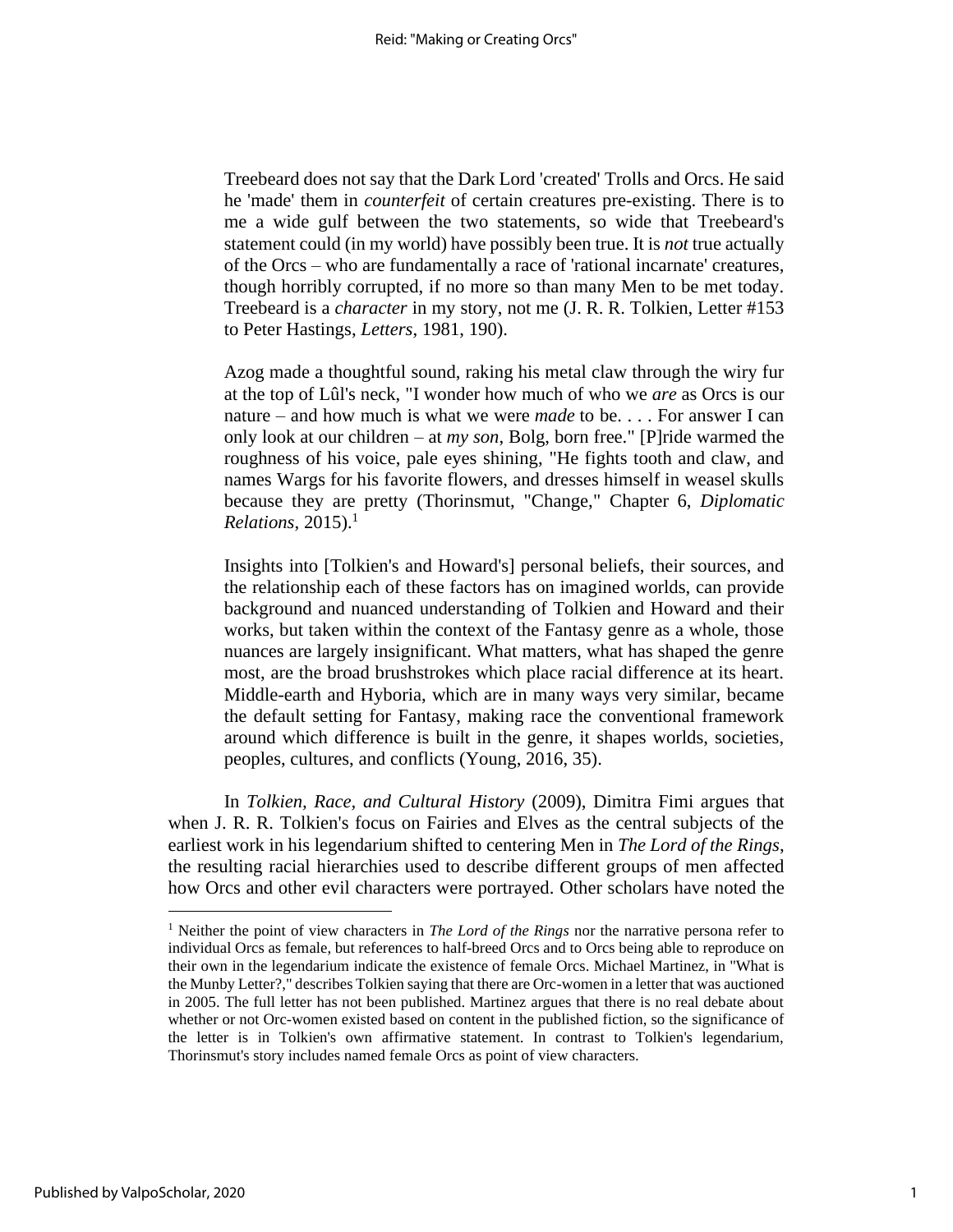extent to which Tolkien's work has influenced how Anglophone fantasy fiction, films, and games have stereotypically constructed Orcs. Dieter Petzold, in "'Oo, Those Awful Orcs!': Tolkien's Villains as Protagonists in Recent Fantasy Novels" (2010), analyzes four fantasy novels and concludes they perpetuate fantasy clichés about evil despite authors presenting Orcs as focal and even sympathetic characters. In *The Dark Fantastic: Race and the Imagination from Harry Potter to* The Hunger Games (2019), Ebony Elizabeth Thomas shows the extent to which the "Dark Other" is central to Anglo-American fantasy and analyzes how four Black girls are characterized. In *Race and Popular Fantasy Literature: Habits of Whiteness*, Helen Young argues that Tolkien's (and Robert Howard's) fiction created a generic setting that is structurally racist and that has been carried over into later fantasy works in all media.<sup>2</sup> Young concludes that despite attempts to portray the Orcs or other evil characters sympathetically, fantasy texts "perform highly problematic moves and are unable to escape negative racial stereotypes even when they actively seek to challenge them" (88).

While Tolkien's own theories about the origins and nature of Orcs changed over time, resulting in inconsistencies and ambiguities, as shown by the material in *Morgoth's Ring* (1993), one unchanging element is that only Eru could create sentient, independent, language-using beings with both *fëa* (souls) and *hröa* (bodies). <sup>3</sup> Another element is that Orcs are always enslaved. According to Tolkien, Morgoth, Sauron, and Saruman could only make their Orcs by corrupting beings who had been previously created by Eru. This process of corruption would include enslaving and raping elvish and human prisoners; Tolkien does specify how the corruption is accomplished, but rape and forced birth would be the only way to create an enslaved race. "Chapter X," which Christopher Tolkien dates to 1959-60, describes how some Orcs changed during later ages after Melkor corrupted and bred the first of the species, an act described as "the most wicked and lamentable of his works in Arda, but not the most terrible" (*Morgoth's Ring*, 416). Some Orcs in later ages could reproduce on their own and, while described as corrupted, are also able to act independently as shown by conflicts with other Orcs and the development of different languages. Other Orcs were Maiar who took the shape of Orcs to lead them. During the Third Age, Saruman rediscovered how to breed Orcs

<sup>2</sup> Petzold and Young use the sociological meaning of "racist" to mean systemic racism, which is marked by unconscious attitudes embedded in language and existing social practices, rather than individual bigotry. Neither of them makes any claims about Tolkien's, or other authors', intentions or beliefs.

<sup>&</sup>lt;sup>3</sup> See Letter #153 "To Peter Hastings" (draft, September 1954) which is the source of one of the three quotes that begin this essay. The draft of this letter is cited in Christopher Tolkien's notes in sections VIII, IX, and X of Morgoth's *Ring* (408-424). These sections are a series of short pieces in which Tolkien considers different theories about the origin and nature of Orcs (413); two are described as informal pieces while the third, X, was a "finished essay in a good typescript," found complete with carbon, and manuscript information (415).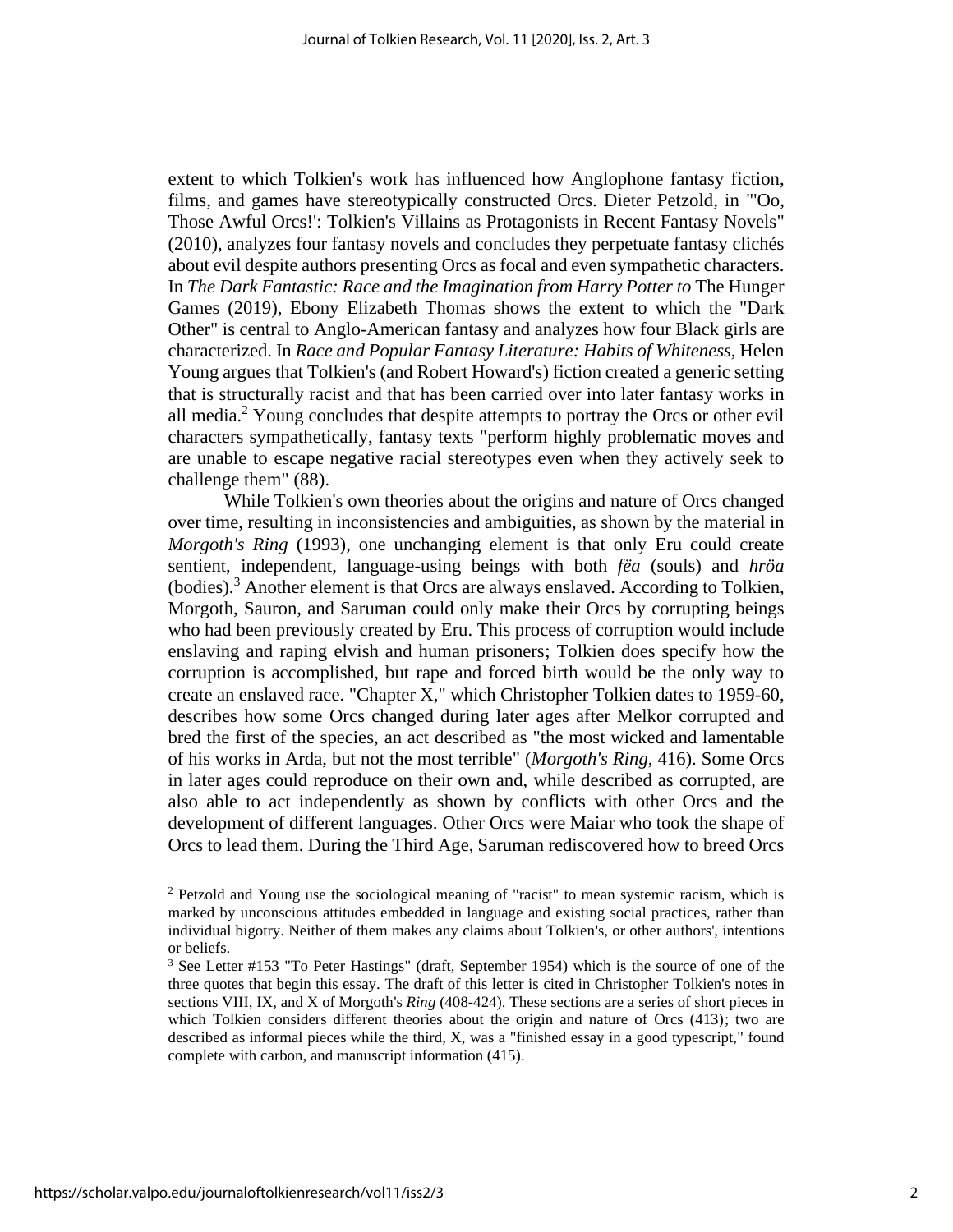and Men, recreating Melkor's and Sauron's earlier work (*Morgoth's Ring* 418). Tolkien explains that some Orcs--like Sauron's--could be reduced to an "ant-like life" or to acting like "herds, obeying instantly as if with one will" (421). Tolkien explains that Melkor did not need to control his Orcs in the same way that Sauron does which resulted in Sauron's Orcs, unlike Morgoth's, unable to survive their maker's defeat. After Frodo destroys the Ring, the impact on Sauron's forces is described in just these terms.<sup>4</sup>

While the epitextual letters and the *History* provide a wealth of additional material to consider in making the type of arguments Young describes as "nuanced," the evidence about Tolkien's writing processes and theories is curated, recursive, and, in addition, often contradictory as Verlyn Flieger has shown in recent work.<sup>5</sup> Most of the additional material was published after his death although there are likely materials that have not yet, and may never be, published. The posthumous publications changed critical analysis of his work, especially, but not only, in regard to Orcs and the nature of evil. Earlier critics who had only his two published novels to work with commented on the flatness and simplicity of Tolkien's good and evil characters, starting in 1956 with Edmund Wilson's oftencited and criticized review, "Oo Those Awful Orcs!: A Review of *The Fellowship of the Ring*" (1956). Since the publication of the *Letters* and the *History of Middleearth*, however, analysis of the origins and natures of the Orcs has grown into a body of complex interpretations grounded in philosophy and linguistics (Komornicka, 2013; Shippey, 2000; and Tneh, 2011) as well as history, specifically, the influence of medieval constructions of race, the scientific racism of the  $19<sup>th</sup>$  century, and challenges to that ideology during the  $20<sup>th</sup>$  century, and the wars of the 20<sup>th</sup> century (Fimi, Tally). However, while Tolkien may have argued that his Orcs were not "irredeemably bad" (Letters #153, #269), the potential for free will and possible redemption he claimed for them can be difficult to see in *The* 

<sup>4</sup> "The Captains bowed their heads; and when they looked up again, behold! their enemies were flying and the power of Mordor was scattering like dust in the wind. As when death smites the swollen brooding thing that inhabits the crawling hill and holds them all in sway, ants will wander witless and purposeless and then feebly die, so the creatures of Sauron, orc or troll or beast spellenslaved, ran hither and thither mindless; and some slew themselves, or cast themselves into pits, or fled wailing back to hide in holes and dark lightless places far from hope" (*The Lord of the Rings*, Book 6, Chapter 4, "The Field of Cormallen").

<sup>&</sup>lt;sup>5</sup> Neither "But What Did He Really Mean" (2014) nor "The Arch and the Keystone" (2019) are about Orcs or racism. However, Flieger's argument about the existence of conflicting evidence in what he wrote about religion (2014) and about the numerous contradictions in his essays, fiction, and paratextual works which have led to a number of conflicting interpretations (2019) emphasize the necessity for scholars to acknowledge ambiguities and conflicts in the legendarium which cannot be easily resolved, especially not by cherry-picking quotes.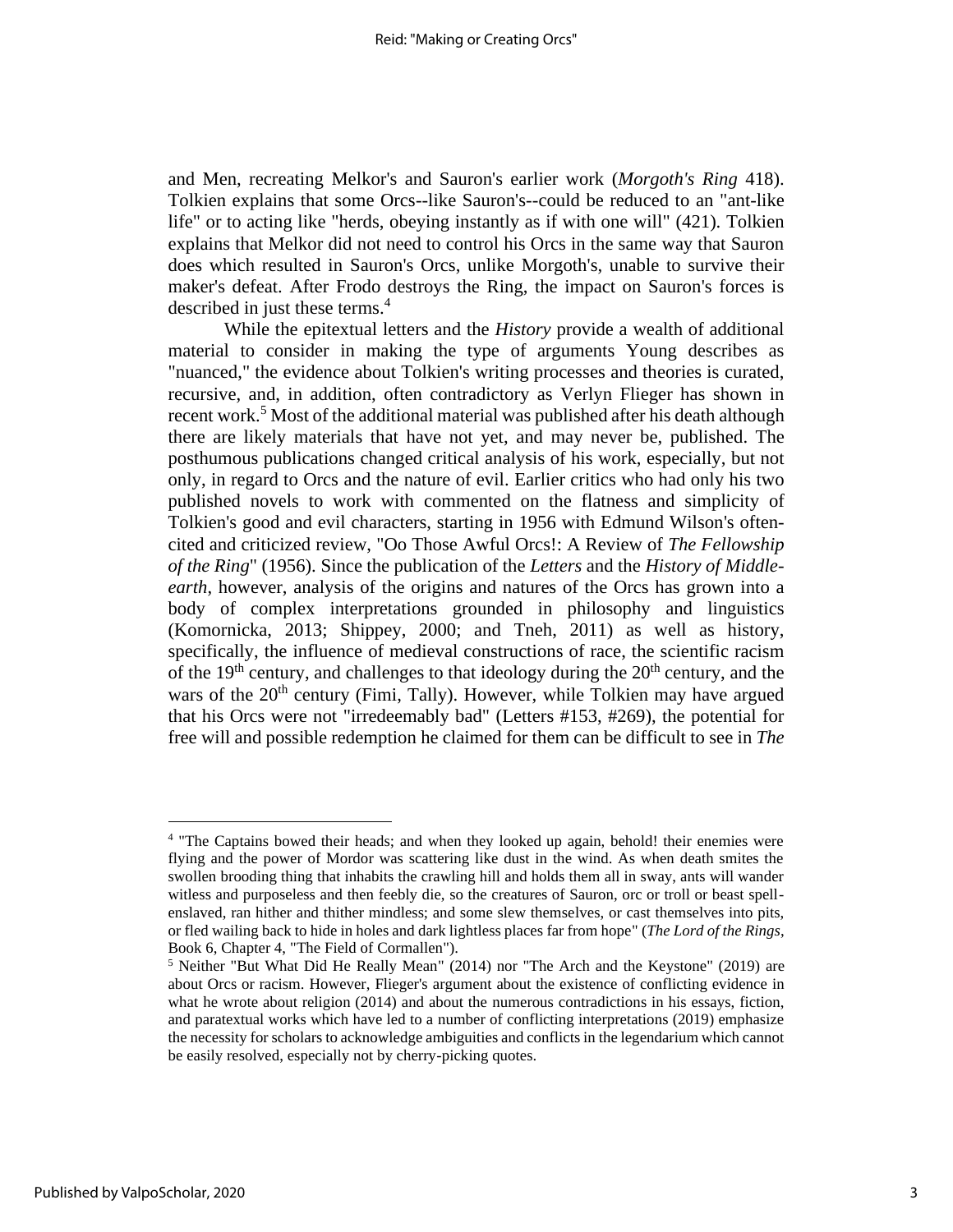*Lord of the Rings*. <sup>6</sup> While Tolkien's epitextual materials support academic analysis of the complexity of his fiction, his philosophical and theological writings are neither as widely read as the fiction nor have they had (or are likely to have) any significant impact on the racist tropes in popular fantasy described by Petzold and Young.

The question I consider in this project is the extent to which it is possible for writers to decenter and thus diminish, if not completely remove, racist tropes by "writing back" to Tolkien's legendarium. Petzold, and Young make compelling arguments about the ubiquity of racist tropes but focus primarily on the phenomenon rather than types of resistance. The concept of "writing back" is explored in Dallas John Baker's essay, "Writing Back to Tolkien: Gender, Sexuality, and Race in High Fantasy" (2017). Baker defines the concept of "writing back" as "a commonly used literary strategy employed by feminist, postcolonial, and queer writers to reclaim, re-imagine and complicate normative or marginalizing narratives that are colonial or widely disseminated" (133). While he does not list fanfiction writers, there is nothing his argument that excludes fanfiction.<sup>7</sup>

In this essay, I consider how one transformative work, Thorinsmut's *Free*  Orcs AU, writes back to Tolkien's construction of Orcs.<sup>8</sup> "AU" is an abbreviation for the genre term of "Alternate Universe." <sup>9</sup> The AU is a fifteen-part series that is 87,000 words long. For this essay, I draw from material in the primary storyline as well as a secondary storyline concerning Bilbo and several chapters focusing on female Orcs. The primary storyline begins with Part 1, "Diplomatic Relations," continues in "The Fell Winter in Gundabad" (Part 3), "Trade Caravan to Gundabad" (Part 7), and concludes in "To the End" (Part 15). The background of the story is

<sup>6</sup> Shippey and Tally (2010) have both discussed the extent to which the Orcs in *The Lord of the Rings* exhibit their own sense of morality and free will, but neither scholar engages with the racialized stereotypes that concern Petzold and Young.

<sup>7</sup> Robert Tally mentions, briefly, Tolkien fan fiction in "Let Us Now Praise Famous Orcs" in order to speculate that fanfiction must contain stories from the Orc's point of view. However, he does not discuss any stories and, as Petzold and Young argue, texts that simply shift the point of view to the Orcs can still incorporate racist elements. Thomas explores counterstorytelling, including Afrofuturist work, as well as fandom and fanfiction in her monograph but is working with contemporary children's and YA fantasy rather than Tolkien. *The Dark Fantastic*, however, is an excellent model for scholarship in future.

<sup>&</sup>lt;sup>8</sup> In the early stages of this project, I read a number of stories that included Orc characters on the Archive of Our Own. The stories confirmed my sense from past reading in the fandom that the majority of fan works do not challenge Tolkien's construction of Orcs. When I found the *Free Orcs AU*, the differences in the series were immediately apparent and significant enough that I decided a close analysis of a single work would be useful.

<sup>9</sup> The Alternate Universe genre is defined as a work of fanfiction that changes one or more of the elements of the source text: "Broadly, an AU may transplant a given source work's characters to a radically different setting, shift the genre in which their adventures occur, and/or alter one or more of their professions, goals, or backstories" ("Alternate Universe," *Fanlore*, 2020).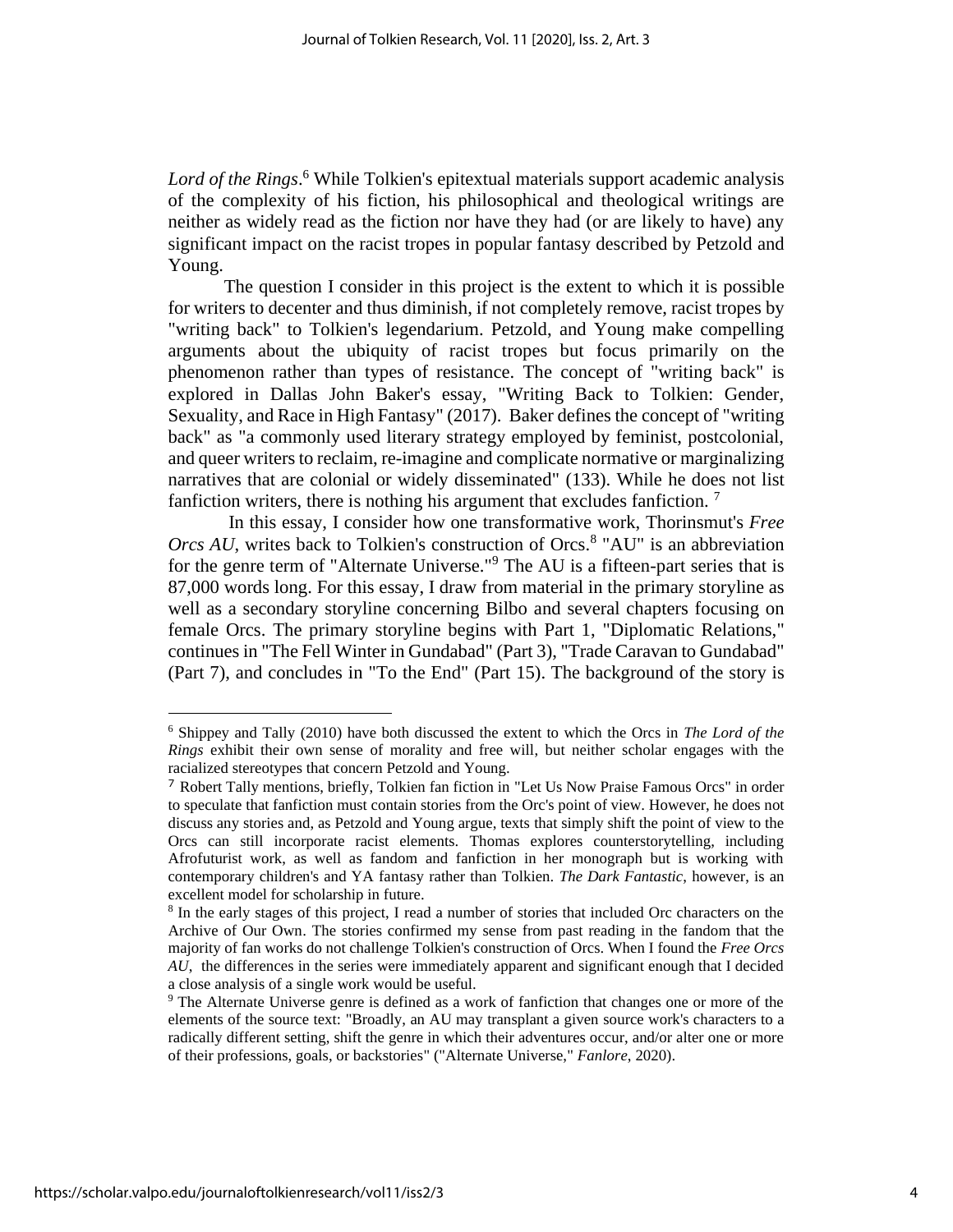that the Free Orcs fought their way out of slavery in Mordor, led by Azog, and settled in Gundabad, north and west of Erebor. "Diplomatic Relations" begins with a delegation of Free Orcs coming to propose trading agreements with the Dwarves of Erebor. Azog and Thorin are the alternating point of view characters in "Diplomatic Relations," "The Fell Winter in Gundabad," and are major characters in "To the End" which is about how combined Dwarf and Orc forces defeated Sauron's army in the North during the War of the Ring. Thorin and Azog are killed fighting back-to-back, but their alliance is victorious against the forces of Mordor, some of whom desert on the field of battle and are welcomed by the Free Orcs. After the battle, their heirs, Fili and Bolg commit to carrying the alliance their uncle and father began into the future ("To the End").

As a result, Tolkien's plot is transformed from a quest to destroy Sauron's Ring to a story about how Dwarf and Orc relationships, personal and cultural, are developed through the trade and political agreements, as well as foregrounding the experiences of Orcs who were enslaved by Sauron and fought for their freedom. These events take place during the decades before Bilbo finds the Ring. A secondary narrative in the series is Bilbo's discovery of the Ring, his partnership and travels with Bofur, his friendship with Free Orcs, and the Orcs' assistance in the quest to destroy the Ring, covered in "The Deep Road (Part 5)," "The Story Told" (Part 13,) and "The Council of Elrond" (Part 15). Part 9, "Do Not Ask" provides a backstory of slavery for Golb, a female Orc Bilbo meets in "The Deep Road."<sup>10</sup>

Thorinsmut's AU premise for the series is that:

Erebor prospers. The arkenstone [sic] was never found, the sky is free of dragons, and the royal line free of any madness. The Orcs meanwhile waged a bitter civil war, but now a group of free Orcs have become a powerful trading force in the North (Author's Notes, "Diplomatic Relations").

I argue that Thorinsmut's AU premise, and the resulting deletions and transformations of Tolkien's characterizations, plot, setting, and themes in *The Hobbit* and *The Lord of the Rings*, generate a characterization of Orcs and their culture that differ significantly from Tolkien's. Deleted elements include Smaug's attack on Erebor; the creation of Orcs through the enslaving of elves and humans; the anti-Semitic stereotypes of the Dwarves; and the Catholic allusions.<sup>11</sup> Transformed elements include changing Tolkien's war between Dwarves and Orcs

<sup>&</sup>lt;sup>10</sup> The main series can be found a[t https://archiveofourown.org/series/70926.](https://archiveofourown.org/series/70926)

 $<sup>11</sup>$  The issue of anti-Semitism in Tolkien's portrayal of the Dwarves has been discussed in depth in</sup> essays by Rebecca Brackmann (2010) and Renée Vink (2013). I find Brackmann's argument concerning the presence of "changes, alterations, and biases in Tolkien's text" to be convincing (104).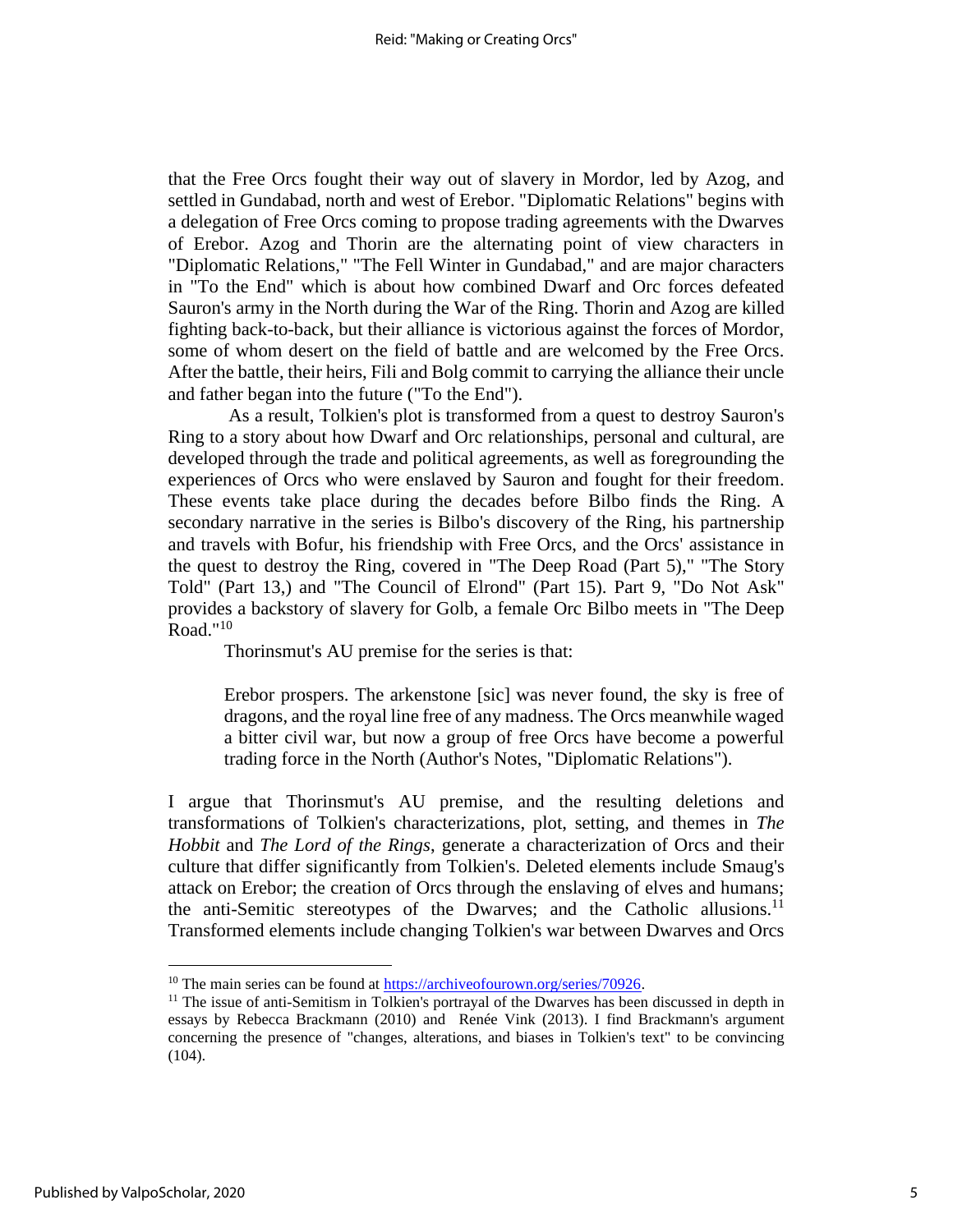to a story about trade and alliance; incorporating Orcs as major point of view (POV) characters; shifting the setting to the Dwarf and Orc homelands; and challenging Tolkien's linguistic discrimination in his handling of Elf and Orc languages.<sup>12</sup>

The deletions and transformations decenter the Whiteness of Tolkien's Men and Elves and disrupt, to some extent, the racist tropes of Tolkien's Orcs that Young and Jolanta N. Komornicka have identified. The tropes Young identifies are "skin color, be it green, brown, or black; extreme aggressiveness and irrationality; primitive, disorganized cultures; and homelands which are outside the borders of civilization" (89). These characteristics are similar to Classical racist stereotypes which Young argues were applied in the Middle Ages to "Jews, Mongols, and Muslims," changing and persisting into the imperialist 19th century (88). These slurs and the imagery associated with the fictional Orcs follow the same systemic racist logic as the White/Black racialized binary (93-96). In "The Ugly Elf: Orc Bodies, Perversion, and Redemption in *The Silmarillion* and *The Lord of the Rings*," Komornicka identifies a significant racialized characteristic of Tolkien's Orcs. They have no family: "unlike the elves and men from whom they derive, orcs lack the most fundamental aspect of figurative blood: family.<sup>13</sup> As a result, their only genealogy is their corrupt descent from elves and men"  $(91)$ .<sup>14</sup> Komornicka's

<sup>12</sup> In *The Road to Middle-earth* (2003), Tom Shippey discusses how Tolkien's linguistic esthetic was foundational to his creation (113-117). I use "linguistic discrimination" here to foreground how linking the phonological ugliness of Orc language(s) to their racial evil and corruption is an example of what is now understood as one type of racial discrimination. See: "Understanding Linguistic Discrimination: Consequences and Policy Responses" by Lena Neur (2019).

 $<sup>13</sup>$  In "Demonizing The Enemy, Literally: Tolkien, Orcs, and the Sense of the World Wars" (2021),</sup> Robert T. Tally argues that Tolkien "gives different groups of orcs distinctive cultures, languages, and even families" (53). I would agree that there are some named Orcs who are father and son (no mention ever being made of mothers), but this information is limited to immediate and living family members. The elaborate genealogies supplied for the other peoples of Middle-earth do not exist for the Orcs. I would also argue that the lack of information about the Orc cultures, languages, and families in comparison to the information provided about Elves, Dwarves, Men, and Hobbits (in the narratives and in the Appendices) serves to Other the Orcs. Tolkien's linguistic discrimination concerning Orc languages supports Tally's argument about the demonization of Orcs in the legendarium.

<sup>&</sup>lt;sup>14</sup> The idea of the Orcs' being of corrupt descent--meaning, that the prisoners taken by Sauron and their children throughout the ages were "corrupted" by slavery, torture, and rape--is implied if not developed in detail by Tolkien. However, as a short piece by Alex Lewis, "Elvish Seduction by Orcs (not to mention Dark Lords!)" (2000), illustrates, general acceptance of this fictional genealogy highlights its dependence on systemic racist and misogynistic stereotypes. Lewis considers the implications of Elves having the ability of being able to choose to go to the Halls of Mandos, that is, to commit suicide, in the context of the backstory of Elvish prisoners of war. Thus, Elves who did not choose to suicide when captured can be seen as choosing the "seduction" that follows being enslaved. Lewis concludes that Elves, especially in the later ages, "ought to have laid down and died and gone to Mandos and saved themselves the trouble and strife of being thralls and helping Morgoth's war efforts along the way, not to mention add to his orcish numbers if they were females," speculating that "any elves that did bear children to orcs were seduced and stayed willingly. And we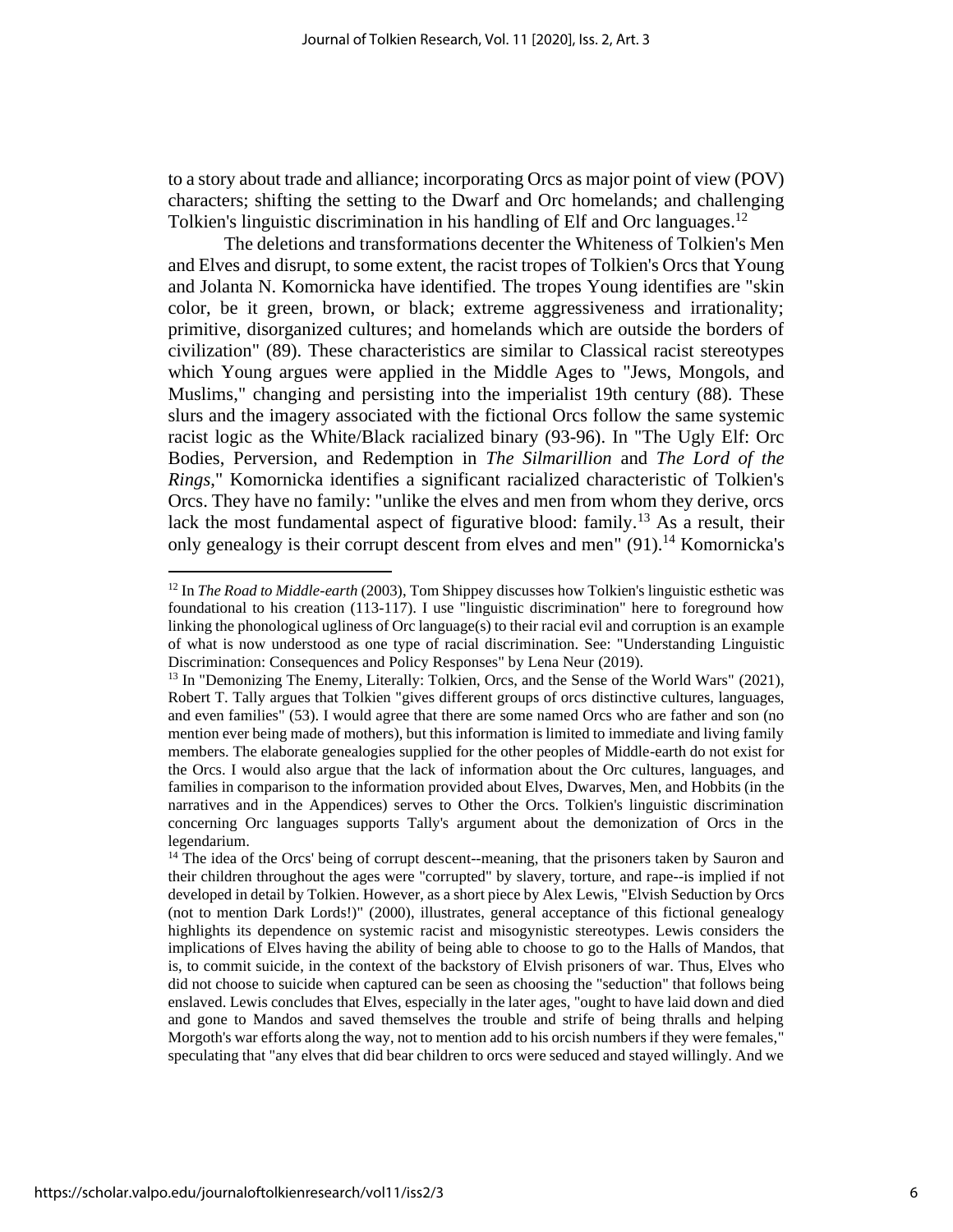essay focuses on how the implications of their corrupt genealogy are shown in their corporeality, especially their blood, actual and figurative, in the context of Augustine's theory on the nature of good and evil. Her analysis of the extent to which the lack of family functions as a racist trope in Tolkien's work is the first, as far as I know, to identify that characteristic which makes a useful addition to Young's longer list.

The key elements that Thorinsmut deletes from their AU are Smaug's attack on Erebor; the characterization of Orcs as inherently evil; their descent from enslaved Elves and Men; the characterization of Dwarves as inherently greedy; and, finally, the Catholic themes. Smaug's attack on Erebor is removed as part of the AU premise, and the rest result from Thorinsmut's worldbuilding. Deleting Smaug's attack on Erebor means that the Dwarves are not driven out or required to work with Gandalf to recover their treasure and homeland. Throughout the series, Orcs are presented as one of the various species of Middle-earth rather than as the descendants of imprisoned Elves or Men. <sup>15</sup> There is no reference to Tolkien's creation story of the Orcs. Instead, a variety of Orc characters, male and female, who fought and won their war for freedom, have settled an unpopulated area in the North and are creating a culture and a future for their children by reaching out to establish connections with the Men and Dwarves who live in the region. A number of major characters POV characters are Orcs, all of whom are shown as exerting free will as rational beings who opposed Sauron, fought to make sure their children would be born free, welcome escaped Orcs from Mordor in the present of the narrative, and provide information about Sauron's nature, and Ring, to those opposing him by sending emissaries to Rivendell to Elrond's council ("Council").

know that female elves had control over their bodily functions and chose when to bear a child. They must have been seduced by the evil ones and chosen to have these babies" (19). The phrasing Lewis uses is similar to the rhetoric of systemic racism that Hortense Spillers analyzes in "Mama's Baby, Papa's Maybe: An American Grammar Book" (2000). Spillers argues that the white racist perception in the United States that Black families are illegitimate is caused by the history of slavery and the erasure of the rape of Black women. I am not arguing that the Orcs are an allegory for the African peoples who were enslaved in the U.S. I am arguing that Lewis' argument about "seduction" is based on the same racialized assumptions about slavery.

<sup>15</sup> In Chapter 9, of *Tolkien, Race and Cultural History*, "A Hierarchical World," Fimi notes the different terms that characters in *The Lord of the Rings* use: these include, *race, Peoples*, *Kindred*. She concludes that it important to pay attention to the choices he makes as well as distinguishing between "race" as a descriptive term, and "as an ideology" (132). Given that the concept of different human "races" is, as Fimi shows, a construct of the 19<sup>th</sup> century's scientific racism, I am not sure that it can ever be seen as a "descriptive" rather than ideological term in our Primary World in the 21st century. For that reason, I use "species" here to foreground that I see Thorinsmut's Orcs as a separate group of peoples from Elves, Dwarves, and Men, with their own evolutionary history, and to avoid normalizing the idea of different races existing, whether those races are distinguished by differences of language and culture (medieval) or skin color (modern).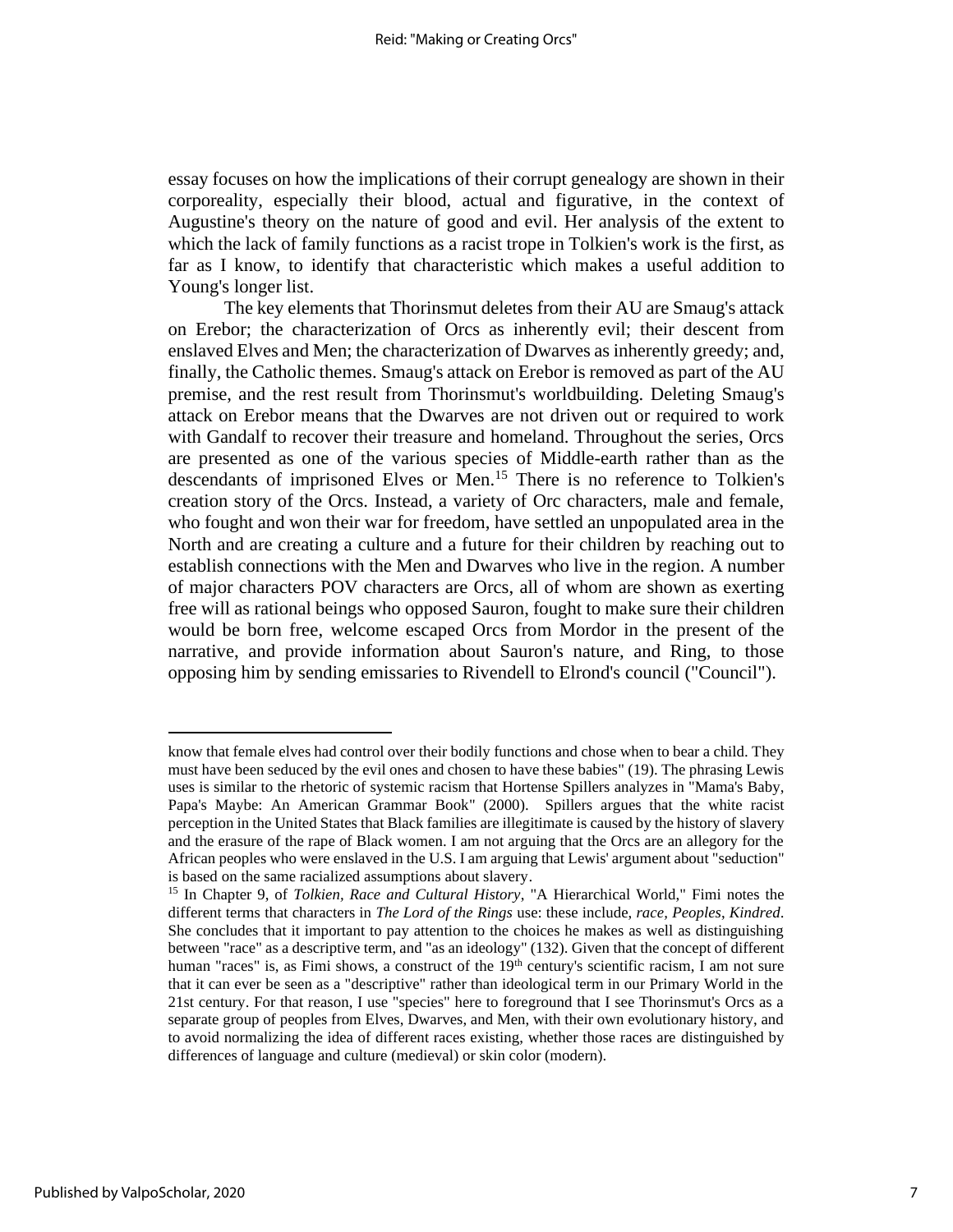The stereotype of the Dwarves as consumed with desire for precious metals and jewels is presented only to be debunked when Azog repeats it to Thorin, causing one of the number of arguments he and Thorin have about the differences between Orcs and Dwarves in "Diplomatic Relations."<sup>16</sup> Their arguments foreground racist stereotypes the Dwarves have of the Orcs and the Orcs have of the Dwarves through Thorin and Azog's dialogue and their internal reflections related through their alternating as point of view characters. They come to realize that the stereotypes which dehumanize enemies are the result of their ignorance of each others' cultures and historical conflicts. Their arguments, and conversations, lead to a growing friendship and alliance as they move from expressing their own prejudices through challenging and debunking what the other says, and eventually realize that what they think of the other culture is wrong:

That is not to say they always saw eye to eye. It was inevitable that they would clash. Their peoples were so different, and so many of the things they knew of each other were lies. Thorin lost his temper when Azog suggested that it might be common for Dwarves to kill their own kin for gold – when everyone knew that kin was more precious than any treasure. Azog snarled with his sharp teeth just inches from Thorin's face when he suggested that Orcs were cannibals.<sup>17</sup>

Sometimes they could laugh together about the lies they'd been told, like the day they determined that Orcs were not born of mud and Dwarves were not born of stone. They were both born of the wombs of bearers.<sup>18</sup>

The deletion of Catholic themes is achieved by removing the Elves almost entirely from the series. There is no portrayal of Galadriel which removes the Marian imagery, as well as no use of lembas, with its resonances with communion

<sup>&</sup>lt;sup>16</sup> When Azog's warg, Lûl, has puppies, Thorin comments that Dwarves would be willing to pay high for the animals, and Azog tells him that "'There are some things too precious to have a price,' Azog growled, '. . . or at least among Orcs, there are.'" Thorin's first response is anger: "'You mean to imply, once again, that Dwarves would sell our own mothers if we could get a good price. . . . If the pups are *not for* sale, they are *not*. I can *understand* that."

<sup>&</sup>lt;sup>17</sup> In "Deep Road," Golb and the friendly Orcs who rescue Bilbo in the Misty Mountains after he is lost and has found the Ring warn him not to assume all Orcs he meets will be friendly. They explain that reports that Mordor Orcs do kill and eat people are true are because they are slaves who are always starving.

<sup>&</sup>lt;sup>18</sup> Thorinsmut blends book and film elements in the series: here, specific stereotypes about the unnatural generation of Dwarves and Orcs are debunked.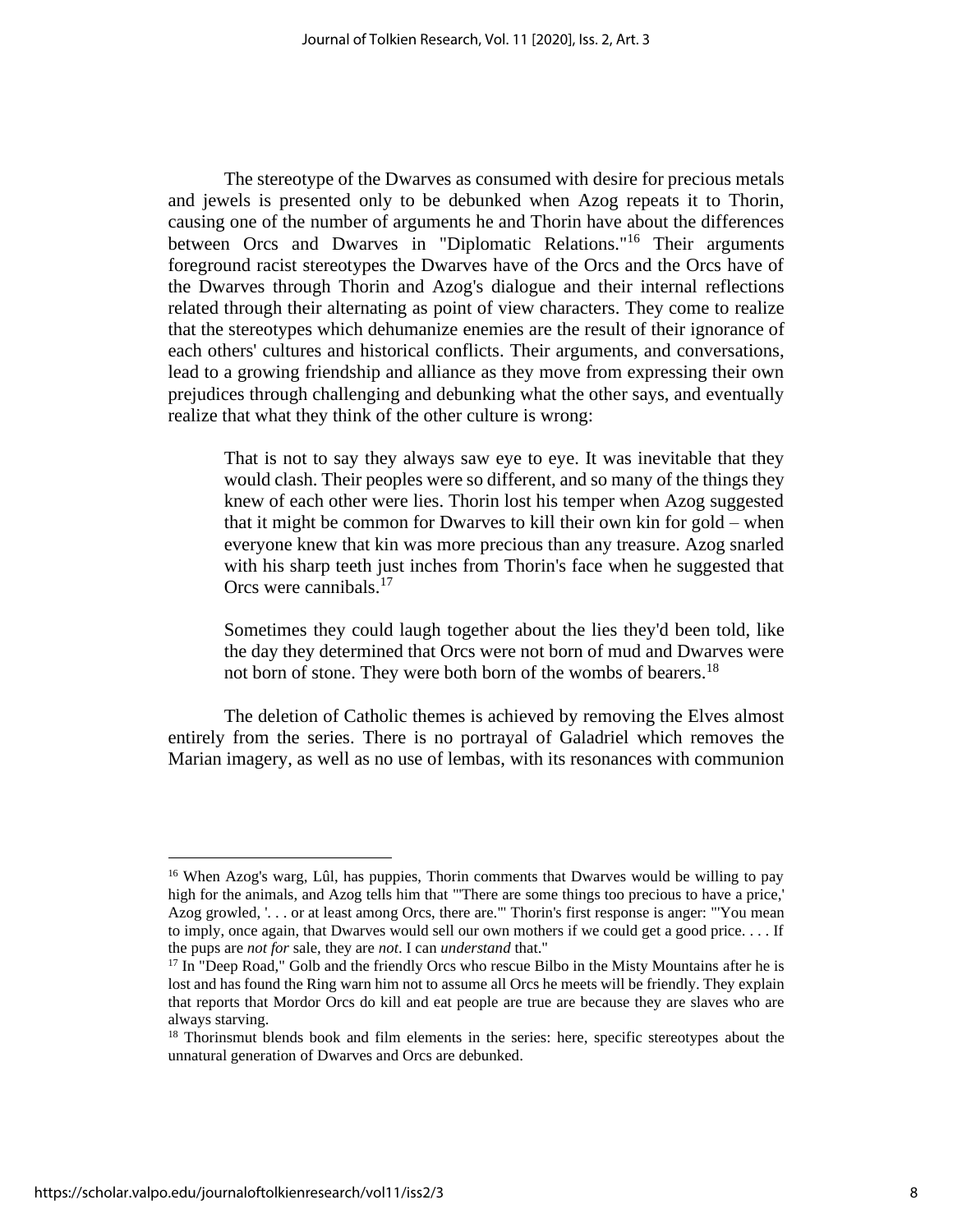(Lakowski, 2015). Only one of the named Elven characters from Tolkien's legendarium appears in the AU, and only briefly.<sup>19</sup>

Elements that are transformed include the war between Dwarves and Orcs; the major point of view characters; and settings. A war between Orcs precedes the opening of the story in "Diplomatic Relations" during which a trading agreement between the Dwarves and Orcs that serves as the foundation for an alliance is made. The major POV characters in the main series are Dwarves and Orcs; the secondary narrative which focuses on Bilbo and the Ring does include a hobbit's point of view, but also a dwarf's, Bofur. Men as well as Elves disappear almost entirely from the story. The settings are the Dwarf and Orc cities in their Northern homelands rather than the cities of Men or Elves.<sup>20</sup> Finally, in the "Council of Elrond," Tolkien's construction of the Elves and their language as beautiful and morally superior in contrast to the Orcs and their language as ugly and depraved is judged by Bilbo to be discrimination. Elements that are not transformed are the Ring, and Sauron's evil. If anything, Thorinsmut's transformations foreground the evil of Sauron's millennia-long enslavement of the Orcs to a greater extent than Tolkien's novels  $\alpha$ <sup>21</sup> Finally, the theme of the necessity of different peoples cooperating to oppose Sauron is heightened by including the Free Orcs among the Free Peoples of the West.

As a result of Thorinsmut's transformative choices, the religious elements of Tolkien's novel disappear to be replaced by an historical, materialist, and secular story that is, nonetheless, strongly engaged with individual and group relationships and with opposing the evil of slavery. The Free Orcs ally themselves with the Dwarves in large part because of the personal relationship between Thorin and Azog. "Diplomatic Relations" begins with each of them pretending to be of a lower status than they are (Azog passing as a warg handler, and Thorin going by Thori, presenting as a Dwarf craftsman). They end up as friends with a strong erotic and sexual component created in part by their shared commitment to improving the lives of their people through an alliance. Thorin leads a caravan of Dwarves to bring

<sup>&</sup>lt;sup>19</sup> "The Council of Elrond" chapter is narrated through the point of view of an Orc, Ilzkaal, and the only Elves mentioned in the narrative itself are unnamed guards and a brief reference to Legolas: "The prince of Mirkwood, Legolas, was less surprised at her presence. He had enough dealings with Erebor to be accustomed to the idea of free Orcs. Unsurprised, but displeased--and in no place to judge either with the decorative stitching on his tunic dyed with Orcish Tyrion purple."  $20$  Some of the stories in the secondary plot line about Bilbo's discovery of the Ring are set in the Shire, and there two parts of the primary narrative set in Rivendell.

<sup>21</sup> Gandalf is the only one of Tolkien's characters in *The Lord of the Rings* I can find who expresses any pity for those enslaved by Sauron: "'You think, as is your wont, my lord, of Gondor only,' said Gandalf. 'Yet there are other men and other lives, and time still to be. And for me, I pity even his slaves'" (*The Lord of the Rings*, Book Five, Chapter 4, "The Siege of Gondor"). The Orcs are never offered the chance for surrender or mercy as are the others who fight for Saruman and Sauron, the Dunlendings and then men of Rhûn and Harad. In contrast, Thorinsmut's Free Orcs offer refuge to any Orcs who escape Mordor or who desert Sauron's armies on the battlefield ("To the End").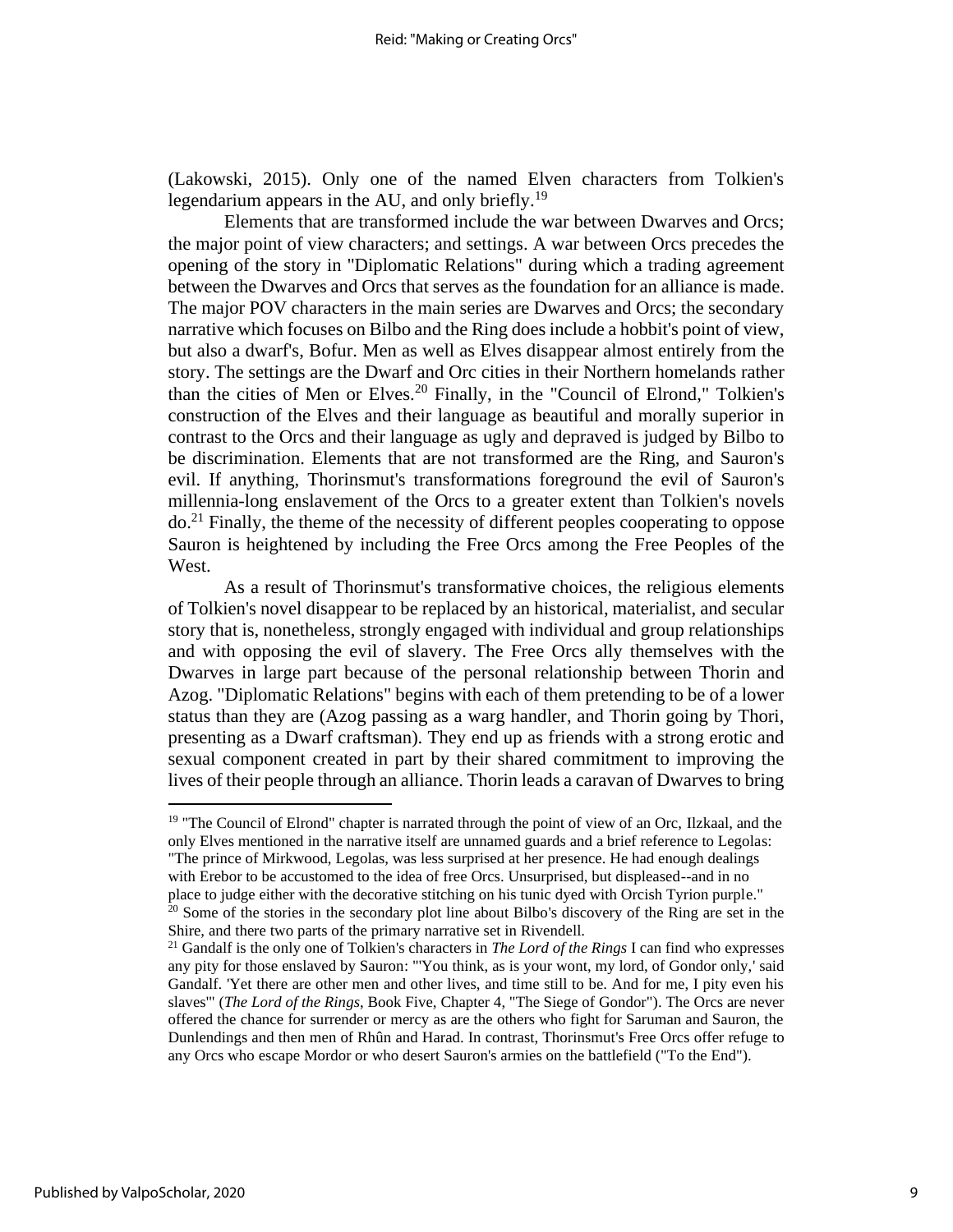food to Gundabad during "Fell Winter;" Azog brings Free Orc troops to help defend Erebor during the War of the Ring in "To the End."

These deletions and transformations also result in a characterization of the Free Orcs and their culture that writes back, to some extent, to the racialized tropes of skin color, and, to a greater extent, to stereotype of uncivilized homelands, and static cultures described by Young. Skin color is downplayed to in the series although the use of Jackson's Azog who is a pale, or white Orc, raises the question of colorism in Orc culture. Orc skins are variously colored, but the color of character's skins is rarely described. A search for color terms in an electronic version of the AU shows that *black* or *white* are used as adjectives describing characters' hair or beards, Azog's warg, or objects such as steel tools or furs. Even when Thorin hides to watch the trade delegation entering the Mountain at the start of the series, when his hatred and loathing for them is at its greatest, he does not focus on skin color but gait:

Thorin watched, hidden in the shadows, as *Orcs* entered through the Great Gates of Erebor.

It took *all* his self control to stay still and silent, when all he wanted was to take his sword in hand and drive the miserable, limping, sulking things back *out* of his mountain.

He pressed himself back further into the shadows and watched the hideous creatures tread where no Orc should ever have set foot.

The rare times an Orc's skin color is given tends to be in stories or scenes with female Orcs, specifically Golb, Flaguz, and Ilzkaal. Golb leads the group of Free Orcs who rescue Bilbo after his encounter with Gollum. She is described as "gray skinned and heavily scarred" ("Deep Road").<sup>22</sup> Her kindness and care for Bilbo, as well as the group reuniting him with Bofur and the Dwarves, are the focus of the story. In "Do Not Ask," a stand-alone chapter which is more a prose poem than a story, an ambiguous narrator who is either an omniscient narrator or, possibly, Golb talking about her life in the third person as a way of distancing herself from the traumatic events, describes Golb's experience of slavery and fighting for freedom. Her love for the "lost children" she was forced to bear in slavery is described as well as her fight to become free. Readers--or listeners--are

<sup>&</sup>lt;sup>22</sup> In this story, Bilbo finds the Ring while travelling with his partner, Bofur, selling toys. When Bilbo is lost under the mountains, he encounters a strange twisted creature in the caves, and comes away with a gold ring, then is rescued by and travels for some time with the Free Orcs. During his time with them, he begins to learn their language and, in later parts of the series, visits Gundabad with the Dwarves and becomes friends with Azog and his family.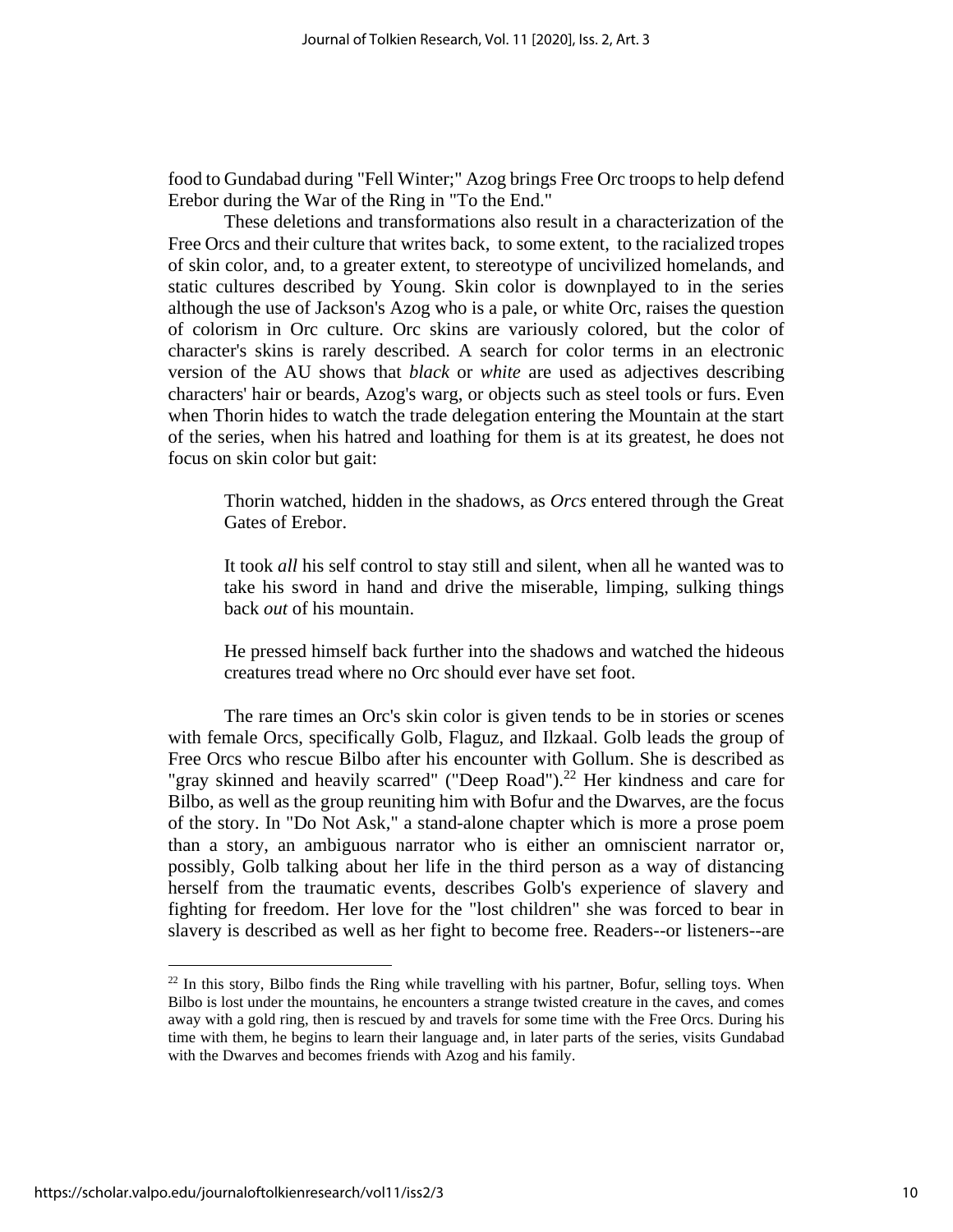commanded not to "ask of the children of her old age, the children she bore by *choice* in the freedom of Gundabad."

In "Trade Caravan," a story about negotiations between Dwarves and Orcs about joint mining ventures, Flaguz, who is on the "council of elders of Gundabad" is described as having "dark scars against the green mottled skin of her neck." Thorin is the point of view character here, and he has already learned through his friendship with Azog that scars in Orc culture denote the honor and bravery of those who fight and lead. In both these cases, the female Orcs are leaders.<sup>23</sup>

In contrast to Golb and Flaguz, the major Orc characters have pale/white skin: Azog; his son, Bolg; and Bolg's daughter, Ilzkaal, whose skin is described as one point as "[gleaming] like mother-of-pearl" ("Wildflowers"). The phrase, "pale Orc," implies that white skin is unusual enough be noted as a variation on the Orc norm. The fact that the white Orcs are leaders in the series raises the question of whether there is a type of colorism among Orcs, as well as whether this narrative choice, carried over from Peter Jackson's *Hobbit* adaptation, reinforces racist stereotypes based on skin color.<sup>24</sup> Michael Martinez, in "Why Is Azog Called the White Orc?" (2012), argues that, while there is no canon support for white orcs specifically, the Uruk-hai are described as having dark skin. Thus, Martinez argues, the need to distinguish visually between the different groups of Orcs in the films might have led to Jackson showing some orcs as pale. I would argue that systemic racism does not require individual intentionality to operate, so it is possible that Martinez's rationale for Azog to be white could have been a conscious decision of filmmakers and that the resulting film and transformative works based on the film canon also reinforces racist stereotypes.

The extent to which racist and colonialist tropes endure even in works that attempt to counter them are discussed in scholarship on Tolkien. In "World Creation as Colonization: British Imperialism in 'Aldarion and Erendis" (2005), Elizabeth Massa Hoiem develops a postcolonial analysis of "Aldarion and Erendis" that argues Tolkien's decision to make key Second Age characters both artists and colonizers weakened his anti-imperialist stance because: "The link he establishes between artist and colonizer makes Tolkien sympathetic to the imperialist mindset, an his critique of colonization is finally compromised by his exaltation of artist as subcreator." (76). Young, in her chapter on "Orcs and Otherness" describes how individual in interactive games players attempt to change racist elements in the orcs as well as how the gaming companies have changed descriptions of orc characters and homelands in recent years. She concludes that individual players' choices do not remove tropes built into these games and that, finally, "whether orcs are viewed positively by the majority of players or not, moreover, does not negate the racial

 $23$  Free Orc culture in the AU is significantly more egalitarian than any of Tolkien's cultures.

<sup>&</sup>lt;sup>24</sup> I am grateful to Katherine Larsen for raising this question while reading an early draft of the essay.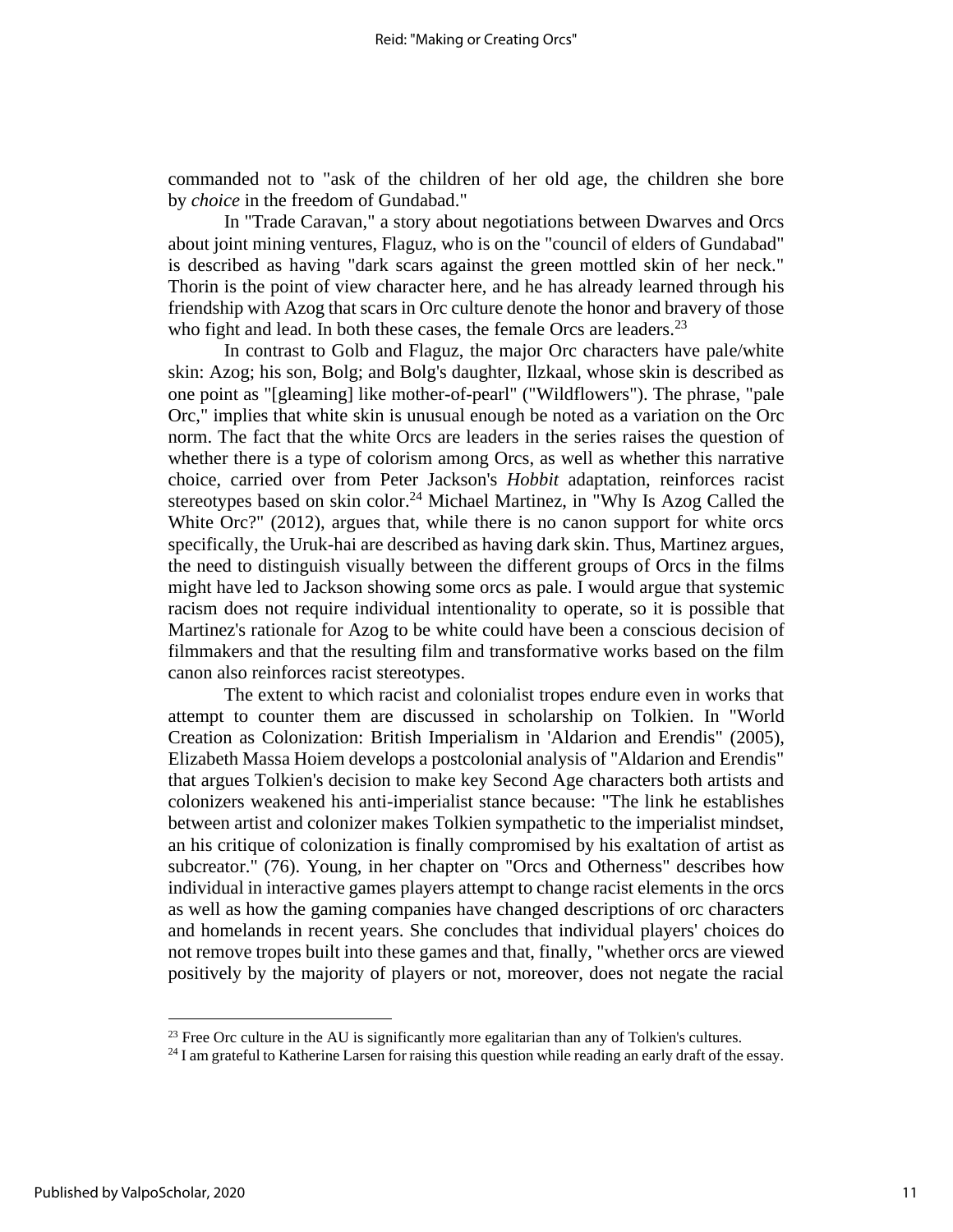logics which are build into the world" and that the racialized colonialist logics are always present (107).

*The Lord of the Rings* is set at the end of the Third Age, focusing on events that lead to the Fourth Age, in a world that has already seen the destruction and decline of the empires of Númenor and Gondor. Despite their decline from earlier ages, Gondor, and the diminished strongholds of the Elves, Rivendell, and Lóthlorien, are the centers of power and resistance against Sauron and Mordor although other peoples are also involved. <sup>25</sup> The homelands of the Dwarves are in the North, removed from the centers of civilization which are the primary focus of Tolkien's narrative. 26

The *Free Orcs AU* centers Erebor and Gundabad as the primary settings of the narrative. Both cultures are undergoing change due to their interactions. Erebor is not destroyed by Smaug and so retains its status as the center of Dwarf civilization. The parts of the series set in Gundabad shows how the Free Orcs are creating their own civilization. They retain what sustained them during slavery and create new ways of living, freely adapting and learning from the other peoples they interact with. The most significant elements that were retained from slavery are the Wargs and a drink, described as ginger-beer, *bulmos akrum* in their language, which has its own ritual of preparation. In "Diplomatic Relations," Azog meditates on the importance of the Wargs which is known only to the Orcs:

The Wargs were a *part* of the Orcs. When they were slaves they at least had the Wargs. When they had nothing, when they *starved* and they had *nothing* they still had each other and the loyalty of the Wargs.

In "The Deep Road," when Bilbo asks to help with preparing the *bulmos akrum,*  they allow him to do so but only while explaining to him the history and meaning of the drink:

Golb explained, and told stories in a gravel-rough voice as Bilbo carefully ground the spices in a mortar as instructed. The scarred Orc told of deathmarches – across deserts where the only water was fouled with salt and alkali and undrinkable – through disease-ridden bogs where the water was full of mud and rot and mosquito larva– stories of when the only water to

<sup>&</sup>lt;sup>25</sup> In "The Window on the West," Faramir explains how the Rohirrim were "kin from afar off," descending from lower-ranked Númenoreans," so were ranked by Gondor as "Men of the

Twilight," although they have changed over the years, as has Gondor, who "can scarce claim any longer the title High."

 $26$  The Dwarves of Erebor and Men of Dale fought against the forces of Sauron in the North, and Celeborn and Galadriel overthrew Dol Guldur, but these exploits are only briefly described in Appendix B.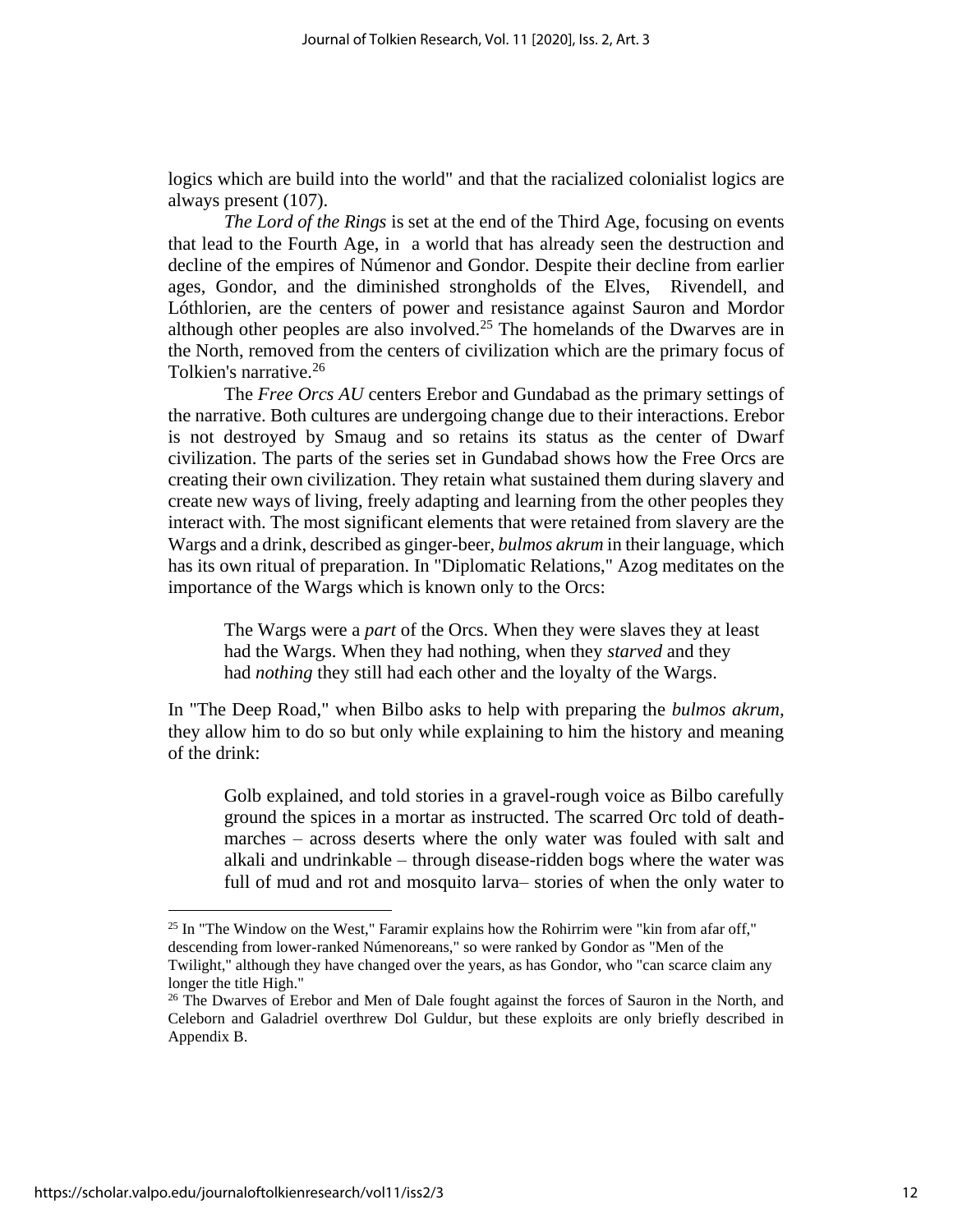drink was fouled with the corpses of battle, or poisoned by an enemy, or too foul to drink in any number of ways.

"...but we had the *bulmos akrum*." Golb said, "We always had our *akrumlob*, and she purified the waters so the Orcs could drink. She kept us strong and cared for us, so we'd *live* when we could've died. In the deepest despair we always had the *bulmos akrum*, and the Wargs, and each other" ("The Deep Road").

The work the Free Orcs do to build their homes and their culture focuses on trade which supports the development of technologies and the arts, and the choices they make in terms of bearing and raising children, including how they educate them.<sup>27</sup> These aspects of their culture are in contrast to how they survived during their slavery. Marriage was not allowed them before, but Azog considers that it might become a part of their customs now that they are free. A discussion between Azog and Bolg in "Trade Caravan" makes it clear that female Orcs chose who to "bear and raise a child with," with Azog telling his son that his mother was the one who initiated their relationship. When Thorin leads a caravan of dwarves to take food to Gundabad during the Fell Winter, one result of their stay with the Orcs is described:

They had all seen happy Orclings being coddled by their parents, and the tenderness in the eyes of bearing Orcs as they nursed their babies – and Thorin knew how they were feeling, that confusion when *he* had first begun to see Orcs as *people* like any other people ("Trade Caravan").

There are numerous instances in which Thorinsmut's narrative emphasizes how prejudice and stereotyping is related to ignorance: an entire essay could focus on analyzing those instances which show how characters and groups learn and overcome their ignorance. One of the most important way of overcoming ignorance is learning each others' languages. In the secondary narrative, Bilbo's desire to learn languages embraces not only Elvish but at least one of the Orc's languages.

Fimi discusses how Tolkien's personal associations, what Shippey called his linguistic esthetic, operate in his legendarium:

What makes Tolkien Elvish languages look and sound beautiful while the Black Speech seems harsh and unlovely, is in my opinion the same reason

 $27$  Chapter 1, "Arrival," describes the trade goods: " [t]here was sweet ambergris for perfume, worth more by weight than gold, gathered from the coasts of Forochel by Lossoth Men – traveling south and east by way of trade with the free Orcs. . . . Finally there was the dye. Tyrion purple. Royal purple. The rarest of colors that never faded and would only brighten with wear. It was worth more per ounce than rubies."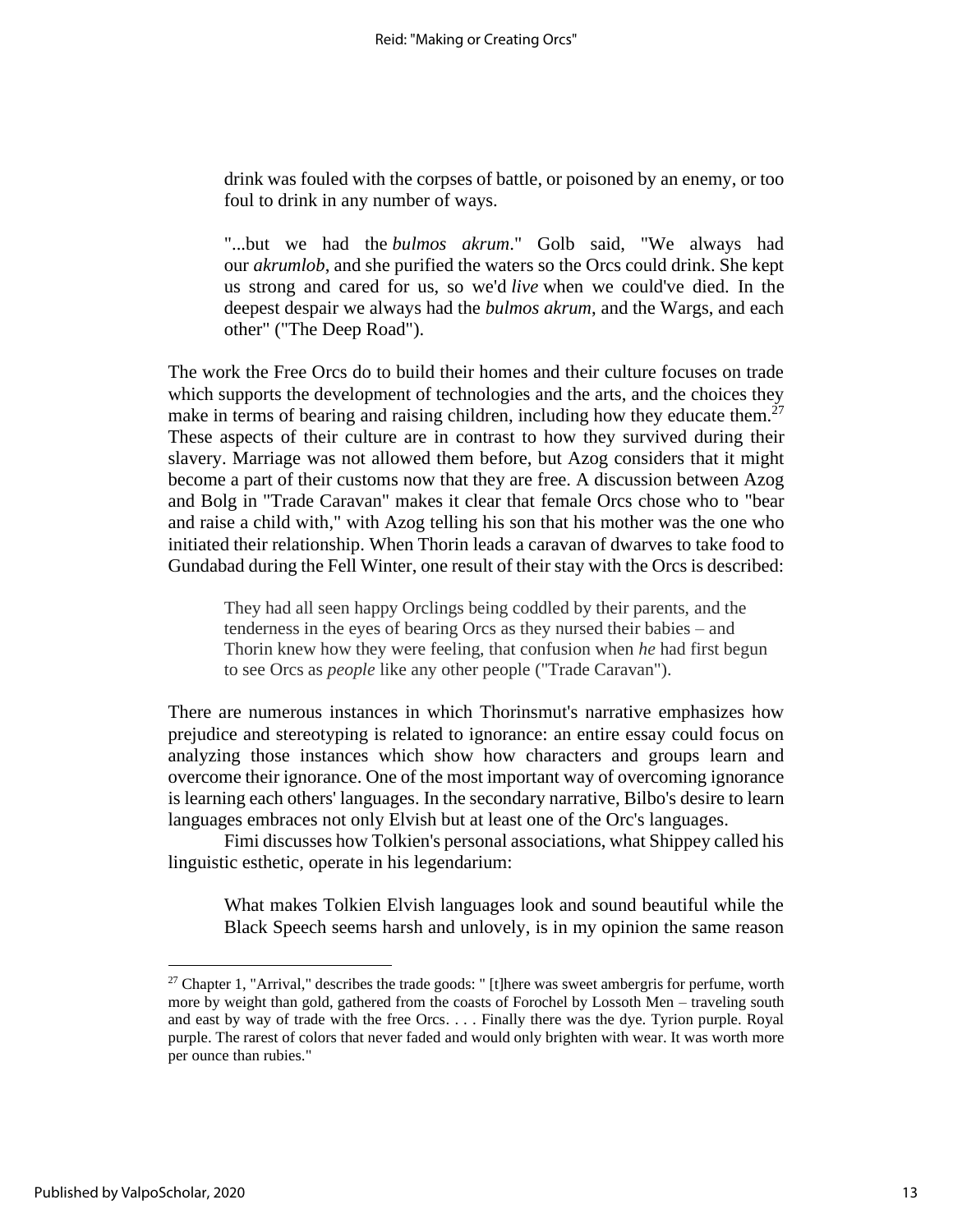for Tolkien's subjective like and dislike of some languages: we accept Tolkien's personal preferences at their word. Readers of Tolkien's language learn to associate Quenya and Sindarin with the elegance and beauty of the Elves, Darvish with the steadfastness of the Dwarves and the Black Speech with the evil of Sauron. *Our attitudes to Tolkien's invented language will always be defined by Tolkien's own preferences and by the perceptions of these languages in the invented world of Middle-earth.* (Fimi 115, emphasis added)

As Thorinsmut's AU shows, there are readers who do not passively accept Tolkien's linguistic discrimination and who choose to counter racist stereotypes about language. In "Council of Elrond," one of the few parts of the series that transforms one of Tolkien's scenes (as opposed to creating events based on the AU premise), Azog's granddaughter, Ilzkaal, is sent with some other Orcs to bring information about Sauron, his Ring, and Mordor. She and her companions are halted at the gate, stripped, and put under heavy guard. Ilzkaal, who has been raised to become the Orc ambassador to the Elves knows their language and so can understand the threats and insults of the guards as they stand around her though she does not respond, and they, presumably, cannot imagine that an Orc can know their language.

"And you are not to speak that foul tongue of yours in this place." Ilzkaal was instructed, and she gritted her teeth and bore it.

"*Narsnaga Mordorab.*" a clear voice broke in, and Ilzkaal could not contain her small jolt of surprise to hear Orc speech– but neither could the Elf guards. They turned to see a tiny person with big furry feet, his hair in long white braids clasped in gold, leaning heavily on a cane.

Bilbo, who is living in Rivendell and who learned the language of the Orcs in his travels with Bofur, has also spent time at Gundabad, also with the Dwarves. Bilbo knows Ilzkaal's mother and father as well as her grandfather. In this scene, he challenges the Elves for their treatment of the Orcs who have come to help them, including the attempt to deny them their language, to silence them:

"A language is only as foul as the intentions of those speaking it." Bilbo answered, "and it's Sindarin that sounds foul here…" He glanced toward the Elves who'd been making the most threats, but they would not meet his eyes.

Bilbo judges the Elves and finds them wanting in this moment. Their response, not meeting his eyes, show they are ashamed of their behavior. This scene foregrounds the folly of the essentialist assumption of linking the sound of a language with the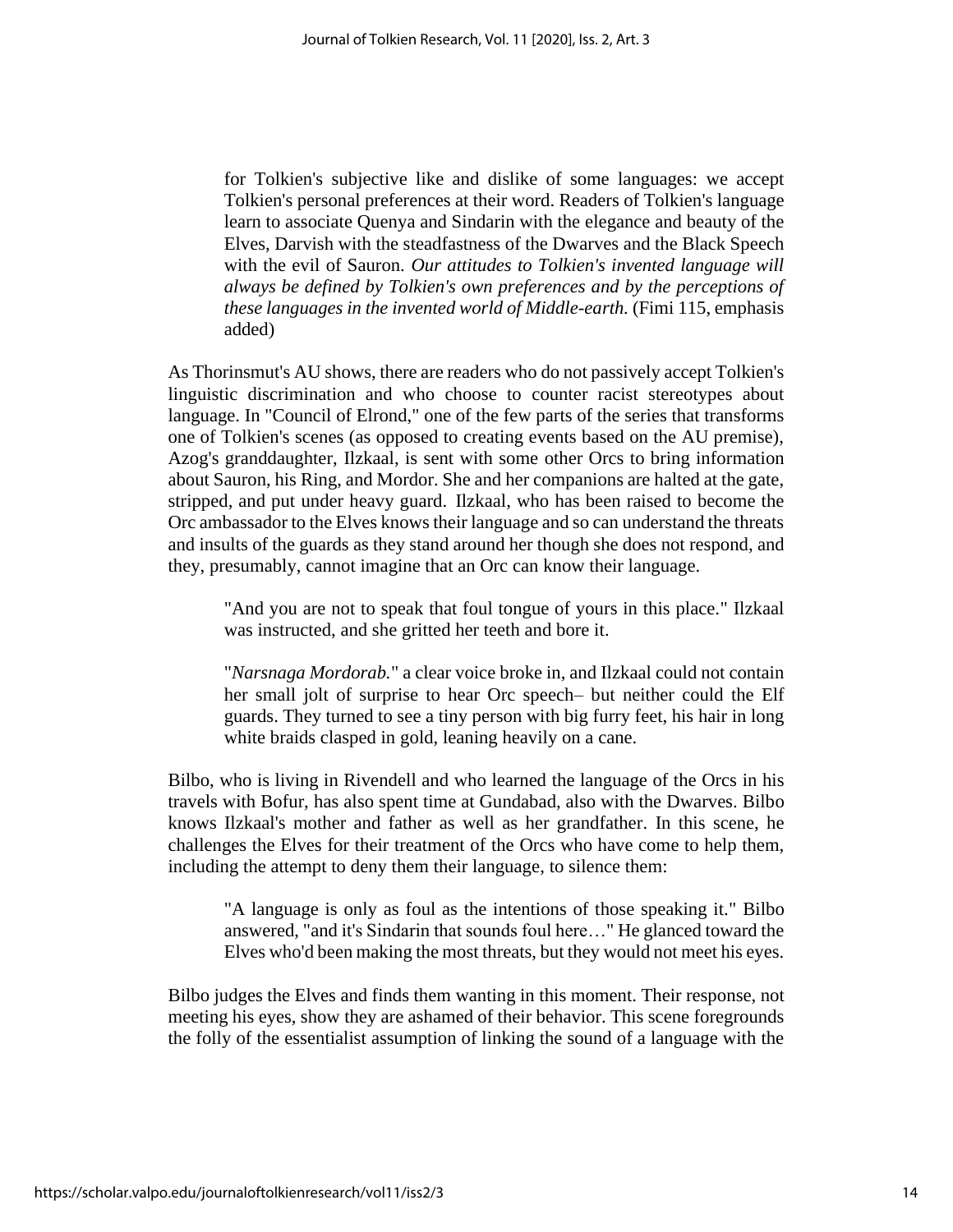morality of the speaker. Bilbo's greeting Ilzkaal in Orcish and chiding the Elves for the ugliness of their hate is one of the most important moments of Thorinsmut's "writing back" to Tolkien through transformative fiction.

Thorinsmut's series inspired other fans to write stories set their alternate world. While I do not have the space in this essay to consider those stories--or some additional transformative series that center on the Dwarves--I hope to do so in future work.<sup>28</sup> I also realized while writing this essay that the scholarship on Tolkien fanfiction tends to focus almost entirely on the stories about Hobbits, Men, and Elves. While arguably, this focus reflects the extent to which fan writers focus on the heroes of the legendarium, the question of how the Tolkien fandom engages with Tolkien's Dwarves, especially in the wake of Jackson's film series, *The Hobbit*, is a gap that I believe needs to be addressed in future scholarship.

#### Works Cited

- "Alternate Universe." *Fanlore*, 28 July 2020, fanlore.org/wiki/Alternate\_ Universe. Accessed 22 Jan. 2021.
- Baker, Dallas John, "Writing Back to Tolkien: Gender, Sexuality, and Race in High Fantasy." *Recovering History Through Fact and Fiction: Forgotten Lives*, edited by Dallas John Baker, Donna Lee Brien, and Nike Sulway, Cambridge Scholars' Publishing, 2017, pp. 123-43.
- Brackmann, Rebecca. "'Dwarves Are Not Heroes': Antisemitism and the Dwarves in J. R. R. Tolkien's Writing." *Mythlore*, vol. 28, no. 3, Article 7, 2010, https://dc.swosu.edu/mythlore/vol28/iss3/7/. Accessed 22 Jan. 2021.
- Fimi, Dimitra. *Tolkien, Race and Cultural History: From Fairies to Hobbits*, Palgrave, 2009.
- Flieger, Verlyn. "The Arch and the Keystone," *Mythlore*, vol. 38, no. 1, Article 3, 2019. dc.swosu.edu/mythlore/vol38/iss1/3. Accessed 22 Jan. 2021.
- ---. "But What Did He Really Mean?" *Tolkien Studies*, vol 11, 2018, pp. 149-66.
- Hoeim, Elizabeth Massa. "World Creation as Colonization: British Imperialism in 'Aldarion and Erendis.' *Tolkien Studies*, vol. 2, 2005, pp: 75-92.
- Komornicka, Jolanta N. "The Ugly Elf: Orc Bodies, Perversion and Redemption in the Silmarillion and the Lord of the Rings." *The Body in Tolkien's Legendarium: Essays on Middle-Earth Corporeality* edited by Christopher Vaccaro, McFarland, 2013, pp. 83-96.
- Lakowski, Romuald I. "The Fall and Repentance of Galadriel." *Perilous and Fair: Women in the Works and Life of J. R. R. Tolkien*, edited by Janet Brennan Croft and Leslie A. Donovan, Mythopoeic, 2015, pp. 153-167.
- Lewis, Alex. "Elvish Seduction by Orcs (not to mention Dark Lords!)." *Amon Hen*,

 $28$  I was also not able to consider the queer elements of the series as a whole which has a number of interspecies relationships and queer and trans\* characters.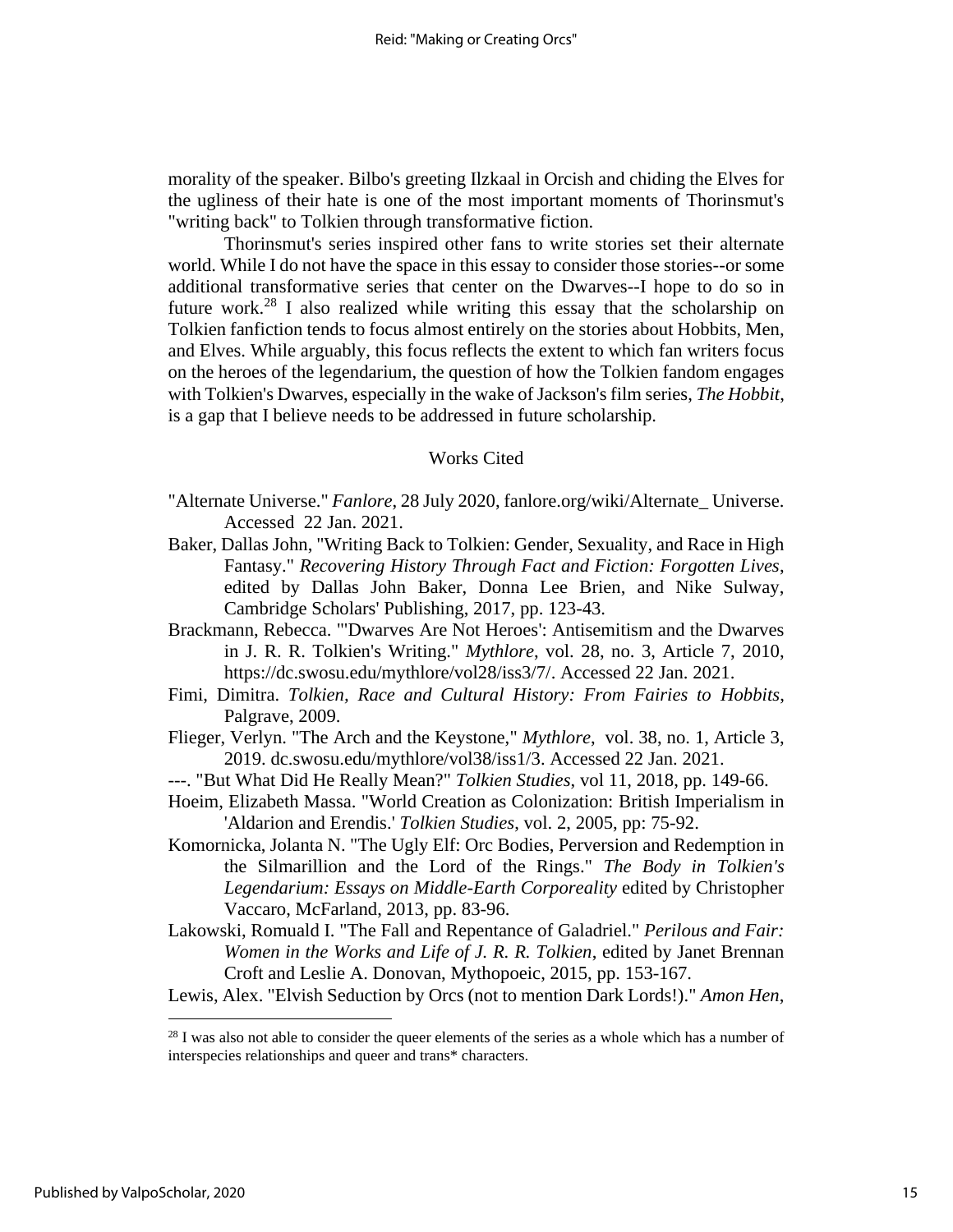vol. 161, 2000.

- Martinez, Michael. "What is the Munby Letter?" *Middle-earth Blog*. 8 Dec. 2011. middle-earth.xenite.org/what-is-the-munby-letter/. Accessed 22 Jan. 2021.
- ---. "Why is Azog Called the White Orc?" *Middle-earth Blog*, 19 Dec. 2012, middle-earth.xenite.org/why-is-azog-called-the-white-orc/. Accessed 22, Jan. 2021.
- Neur, Lena. "Understanding Linguistic Discrimination: Consequences and Policy Responses." *Policy Perspectives*, 31 Jan. 31, 2019. policy-perspectives.org/2019/01/31/understanding-linguisticdiscrimination-consequences-and-policy-responses/. Accessed 22 Jan. 2021.
- Petzold, Dieter. "'Oo, Those Awful Orcs!': Tolkien's Villains as Protagonists in Recent Fantasy Novels." *Inklings: Jahrbuch für Literatur und Ästhetik*, vol. 28, 2010, pp. 6-95.
- Shippey, Tom. "Orcs, Wraiths, Wights: Tolkien's Images of Evil." *J. R. R. Tolkien and His Literary Resonances: Views of Middle-Earth*, edited by George Clark and Daniel Timmons, Contributions to the Study of Science Fiction and Fantasy, 89, Greenwood, 2000, pp. 183-98.
- Shippey, Tom. *The Road to Middle-earth: How J. R. R. Tolkien Created a New Mythology*, rev., Houghton Mifflin, 2003.
- Spiller, Hortense J. "Mama's Baby, Papa's Maybe: An American Grammar Book." *African American Literary Theory: A Reader*, edited by William Napier, New York UP, 2000. pp. 257-79.
- Tally, Robert T., Jr. "Demonizing The Enemy, Literally: Tolkien, Orcs, and the Sense of the World Wars," War and Literature: Commiserating with the Enemy Issue, *Humanities*, vol. 8, no. 54. doi.org/10.3390/h8010054, mdpi.com/2076-0787/8/1/54. Accessed 22 Jan. 2021.
- ---. "Let Us Now Praise Famous Orcs: Simple Humanity in Tolkien's Inhuman Creatures." *Mythlore*, vol. 29, no. 1, Article 3, 2010, dc.swosu.edu/myth lore/vol29/iss1/3/. Accessed 22, Jan. 2021.
- Thorinsmut. *Free Orcs AU*. *Archive of Our Own*, 24 April 2015. https://archiveofourown.org/series/70926. Accessed 22 Jan. 2021.
- ---. "Change." Chapter 6, "Diplomatic Relations." Part I*, Free Orcs AU*, archiveofourown.org/works/1155299/chapters/2343303. Accessed 22 Jan. 2021.
- ---. The Council of Elrond." Part 14, *Free Orcs AU*. archiveofourown.org/works/1508531. Accessed 22 Jan. 2021.
- ---. "The Deep Road." Part 5, *Free Orcs AU*, https://archiveofourown.org/works/1238668/chapters/2543413. Accessed 22 Jan. 2021.